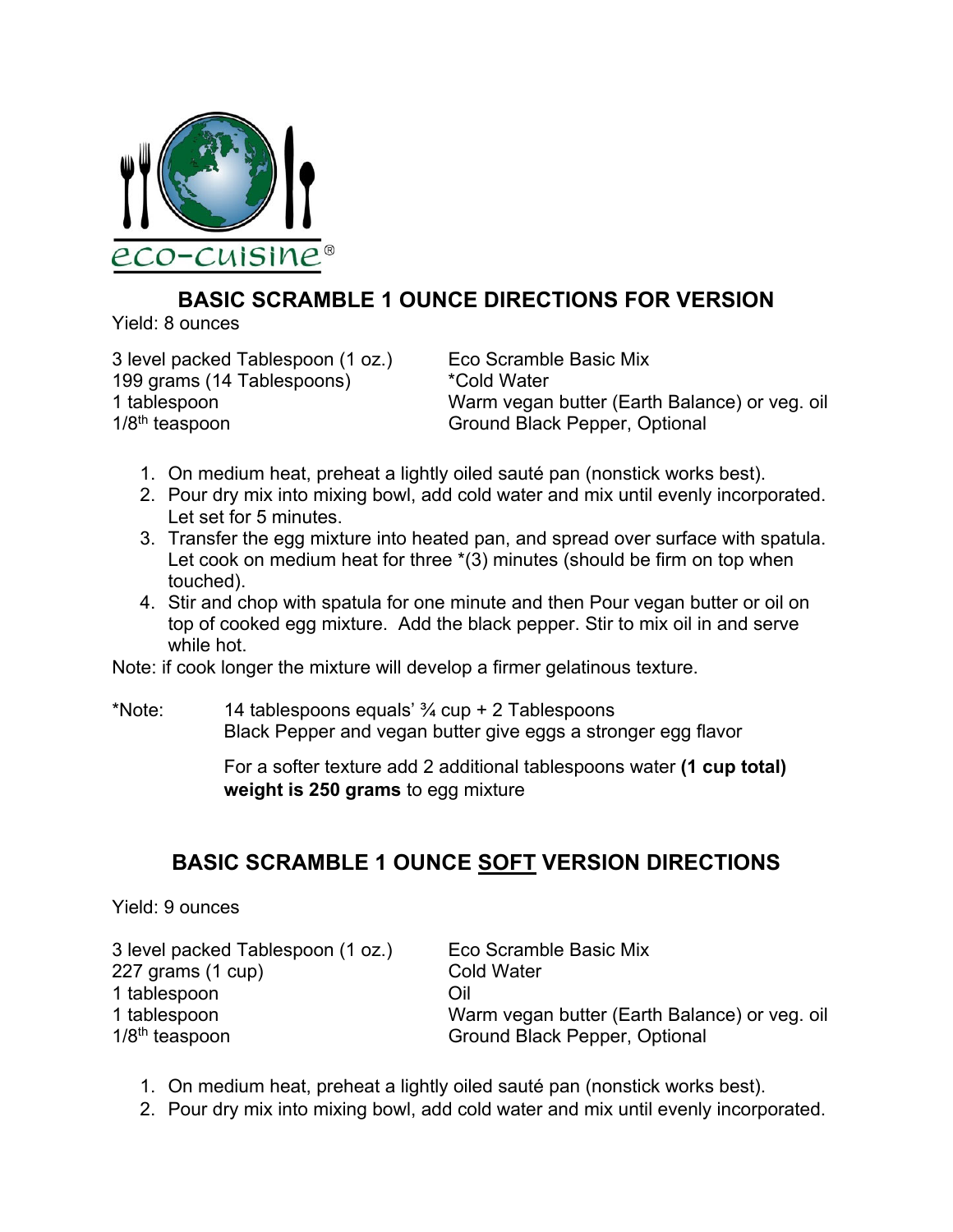- 3. Next add oil and mix in to egg mixture. Let set for 5 minutes.
- 4. Transfer the egg mixture into heated pan, and spread over surface with spatula. Let cook on medium heat for three 2 minutes (should be firm on top when touched).
- 5. Stir and chop with spatula for 30 seconds to I minute and then Pour vegan butter or oil on top of cooked egg mixture. Add the black pepper. Stir to mix oil in and serve while hot.

## **BASIC SCRAMBLE 4 OUNCE VERSION DIRECTIONS**

Yield: 2 lbs.

| $\frac{3}{4}$ cup (packed tight). (4 oz.) | Basic "Egg Style" Quick Mix                        |
|-------------------------------------------|----------------------------------------------------|
| $3-1/2$ cups                              | Cold Water                                         |
| $\frac{1}{4}$ cup                         | Warm Vegan Butter (i.e. Earth Balance) or Veg. Oil |
| $1/2$ teaspoon                            | Ground Black Pepper, Optional                      |

- 1. On medium heat, preheat a lightly oiled sauté pan (nonstick works best).
- 2. Pour dry mix into mixing bowl, add cold water and mix until evenly incorporated. Let set for 5 minutes.
- 3. Transfer the egg mixture into heated pan, and spread over surface with spatula. Let cook on medium heat for three  $*(3)$  minutes (should be firm on top when touched).
- 4. Stir and chop with spatula for one minute and then pour vegan butter or oil on top of cooked egg mixture. Add the black pepper. Stir to mix oil in and serve while hot.

Note: \*May need to cook longer if larger volumes. The longer it cooks the firmer a gelatinous texture continues to develop as in real eggs.

## **BASIC SCRAMBLE 4 OUNCE SOFT VERSION DIRECTIONS**

Yield: 2 lbs. 4 ounces

3-3/4 cups Cold Water 4 tablespoon Oil

 $\frac{3}{4}$  cup (4 oz.) Eco Scramble Basic Mix 4 tablespoon Warm vegan butter (Earth Balance) or veg. oil ½ teaspoon Ground Black Pepper, Optional